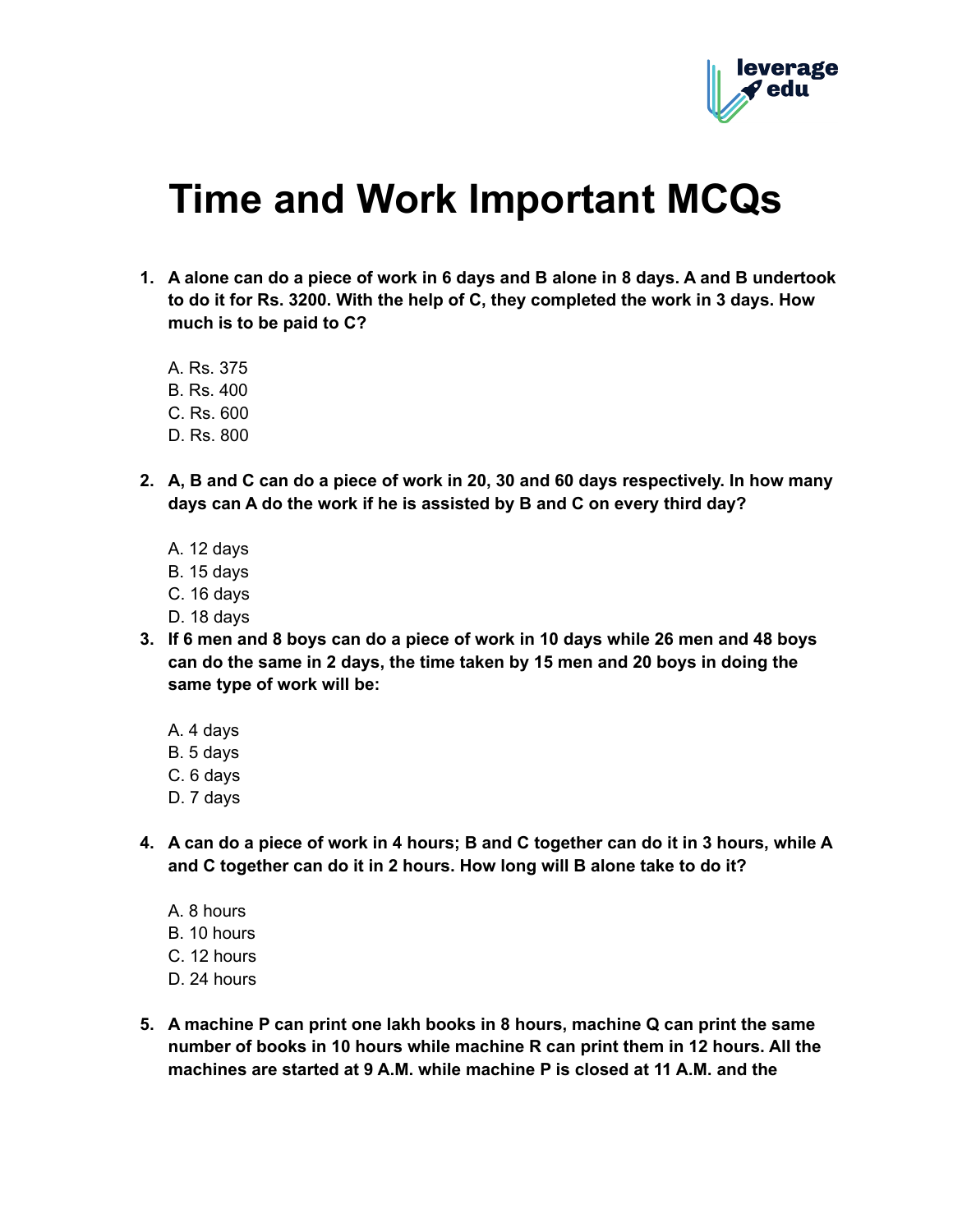

**remaining two machines complete work. Approximately at what time will the work (to print one lakh books) be finished?**

- A. 11:30 A.M. B. 12 noon  $C. 12:30 P.M.$ D. 1:00 P.M.
- **6. 10 women can complete a work in 7 days and 10 children take 14 days to complete the work. How many days will 5 women and 10 children take to complete the work?**

A. 3 B. 5

C. 7

- D. Cannot be determined
- **7. 4 men and 6 women can complete a work in 8 days, while 3 men and 7 women can complete it in 10 days. In how many days will 10 women complete it?**
	- A. 35
	- B. 40
	- C. 45
	- D. 50
- **8. Ravi and Kumar are working on an assignment. Ravi takes 6 hours to type 32 pages on a computer, while Kumar takes 5 hours to type 40 pages. How much time will they take, working together on two different computers to type an assignment of 110 pages?**
	- A. 7 hours 30 minutes B. 8 hours
	- C. 8 hours 15 minutes
	- D. 8 hours 25 minutes
- **9. Twenty women can do a work in sixteen days. Sixteen men can complete the same work in fifteen days. What is the ratio between the capacity of a man and a woman?**
	- A. 3 : 4 B. 4 : 3  $C. 5:3$ D. Data inadequate
- **10. A can finish a work in 24 days, B in 9 days and C in 12 days. B and C start the work but are forced to leave after 3 days. The remaining work was done by A in:**